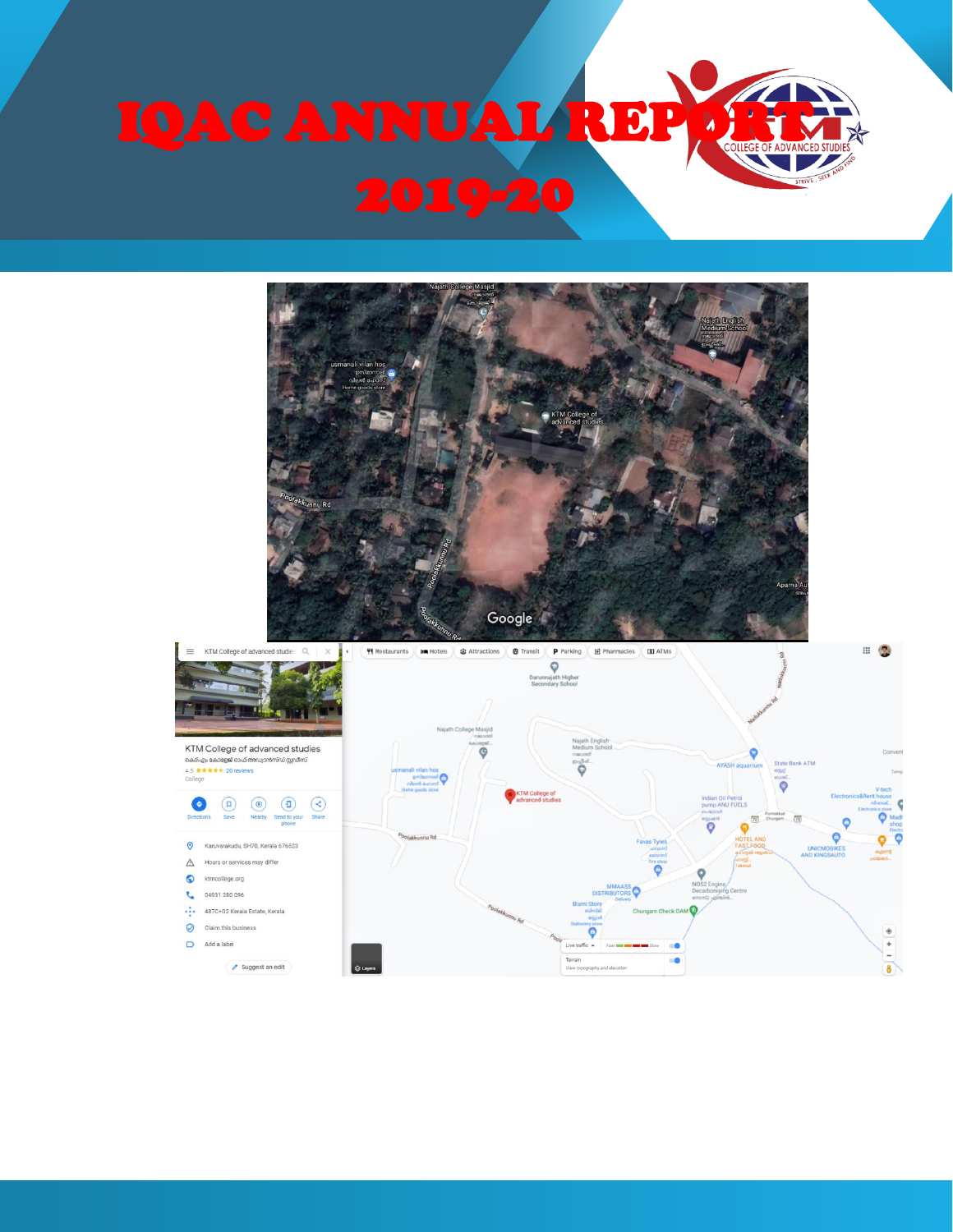The Internal Quality Assurance Cell (IQAC) of KTM College of Advanced studies, Karuvarakkundu has been functioning successfully since its inception with a focus on academic excellence to ensure quality in all operations. It has been an integral part of the college works towards realizing the goals of quality enhancement by developing a system for conscious, consistent and catalytic improvement in different aspects of functioning of the college. The academic year 2019-20 is a milestone year, as the NAAC Accreditation process under the revised framework is going on.

The first meeting of the IQAC for the year 2019-20 decided to do the needful for the preparation of Academic calendar of the College and to submit the necessary suggestions to the Staff Council for the same. It was also decided to visit all the classes and to hear their requirements and suggestions. Also, the distribution of teachers work diaries was done on the same day. IQAC held its regular meeting on every third week of each month.

#### **Activities and contributions of IQAC**

- IQAC Collected feedback from students, teachers, Alumnae and employers and the data collected analyzed and took necessary steps for actions to be taken.
- IQAC Conducted an academic audit.
- IQAC spared no effort to conduct professional development programs for teaching and non-teaching staff of the College.
- IQAC creatively interfered to enhance the quality of teaching-learning process by ensuring that the planned activities are carried out in a time-bound manner.

#### **Departmental Seminars**

- On 1st and 2nd January 2020 an International Seminar on Arabic Language and Literature-Emerging Trends
- A two National seminar on "Arabic Language; Prospects and Possibilities" was conducted on 20-21.12.2019.
- The Workshop on "Curriculum Dictionary App Development" was organized as to make the students more creative and enrich their creativity on  $20<sup>th</sup>$  and  $21<sup>st</sup>$ September 2019.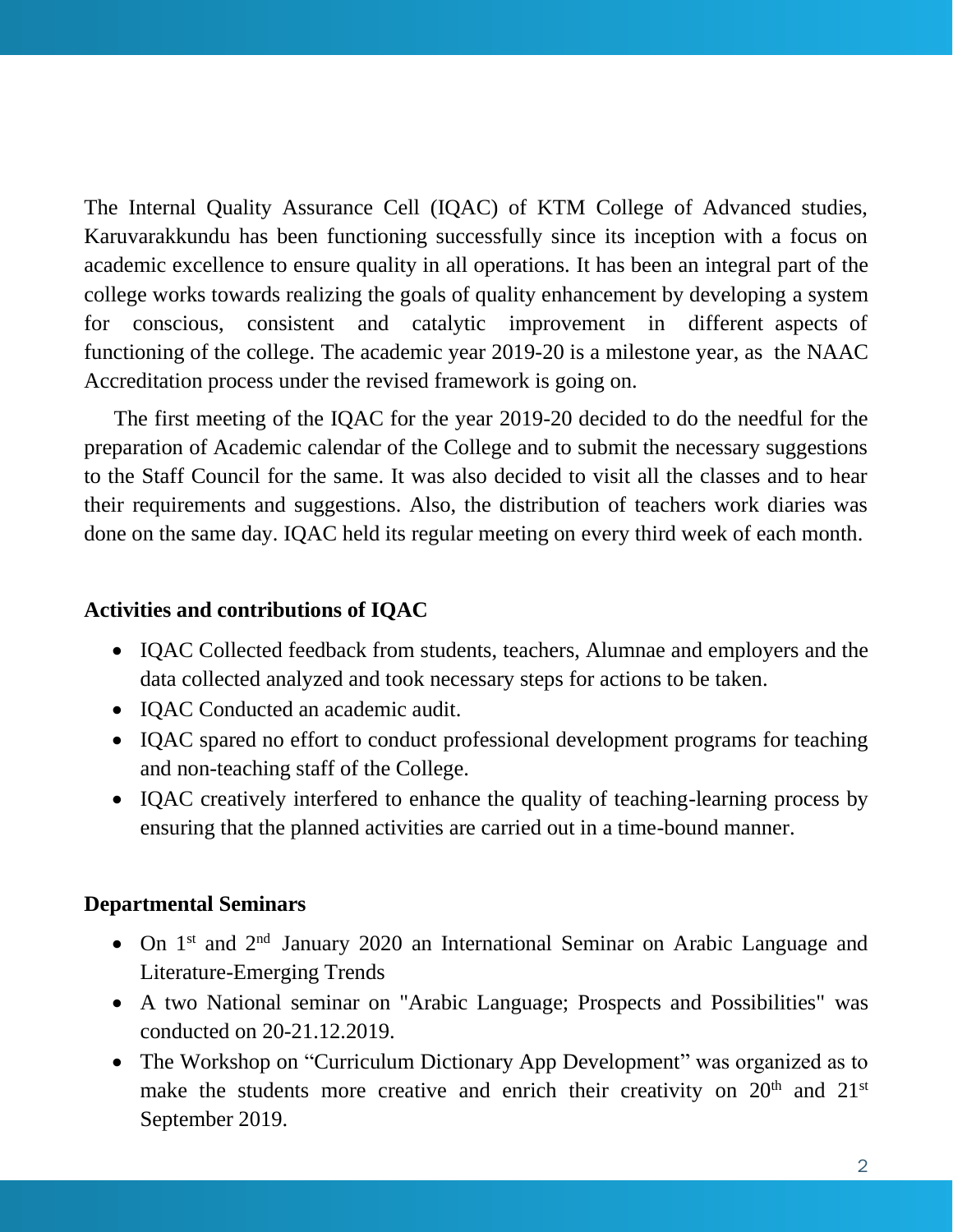- The International workshop on "Upskilling Arabic Language Teaching and Research Practices" as two days from 30 to 31december 2019.
- Five Days Online International Teachers Workshop was organized under the IQAC from 24th September 2020.
- Organized a Webinar on "National Education Policy; Prospects and Challenges" on  $21<sup>st</sup>$  august 2020.
- Webinar on "E-learning of Arabic Grammar" was another seminar conducted by the department of Arabic on 21.06.2020.
- Under the Auspices of IQAC a Four days workshop on "Tips for ideal academic projects of Arabic for UG and PG students" was conducted virtually where the eminent personalities from the field fro kerala lead the sessions. The program was from 20- to 23rd of July 2020.
- On 18<sup>th</sup> December, the world Arabic day, a Webinar on "Arabic as a global language" was conducted.
- Department of commerce conducted One Day National Workshop on "Islamic Banking and Insurance" on 18.02.2020.
- Two Day National Seminar on "Entrepreneurial Oppurtunities and Challenges in the New Economic Scenario" was held on 12 to 13 of February 2020.
- The Webinar on "Academic experiences for students of non native speakers in Arabic language" was conducted on  $4<sup>th</sup>$  July 2020.

# **Skill Enhancement Initiatives**

- Career Counselling- Career Development: Scope and Future Prospects in commerce
- Interview Techniques and skills Dr Muhammed Asam N K
- Career Guidance programme 1/29/2020 Dr. Abdul Raheem
- Scope Of career in Accounting in Association with IPA Institute Mr. Ramkrishna on 02.24.2020
- Scope Of Career option Accounting And Taxation by Accounting Solution Perinthalmanna 26.02.2020
- Career option in Abroad Manoj Mathew 02.10.2020
- Workshop on ' Creative writing in Malayalam' hamza sahib 30.10.2019
- Communicative Arabic for beginners prof abdussalam 20.08.2019
- Formal and informal interactions prof. Abduraheem02.09.2019
- Cancer awareness program for students on 29.02.2020
- SIP awreness program 20.11.2019 prof. Mujeeburahman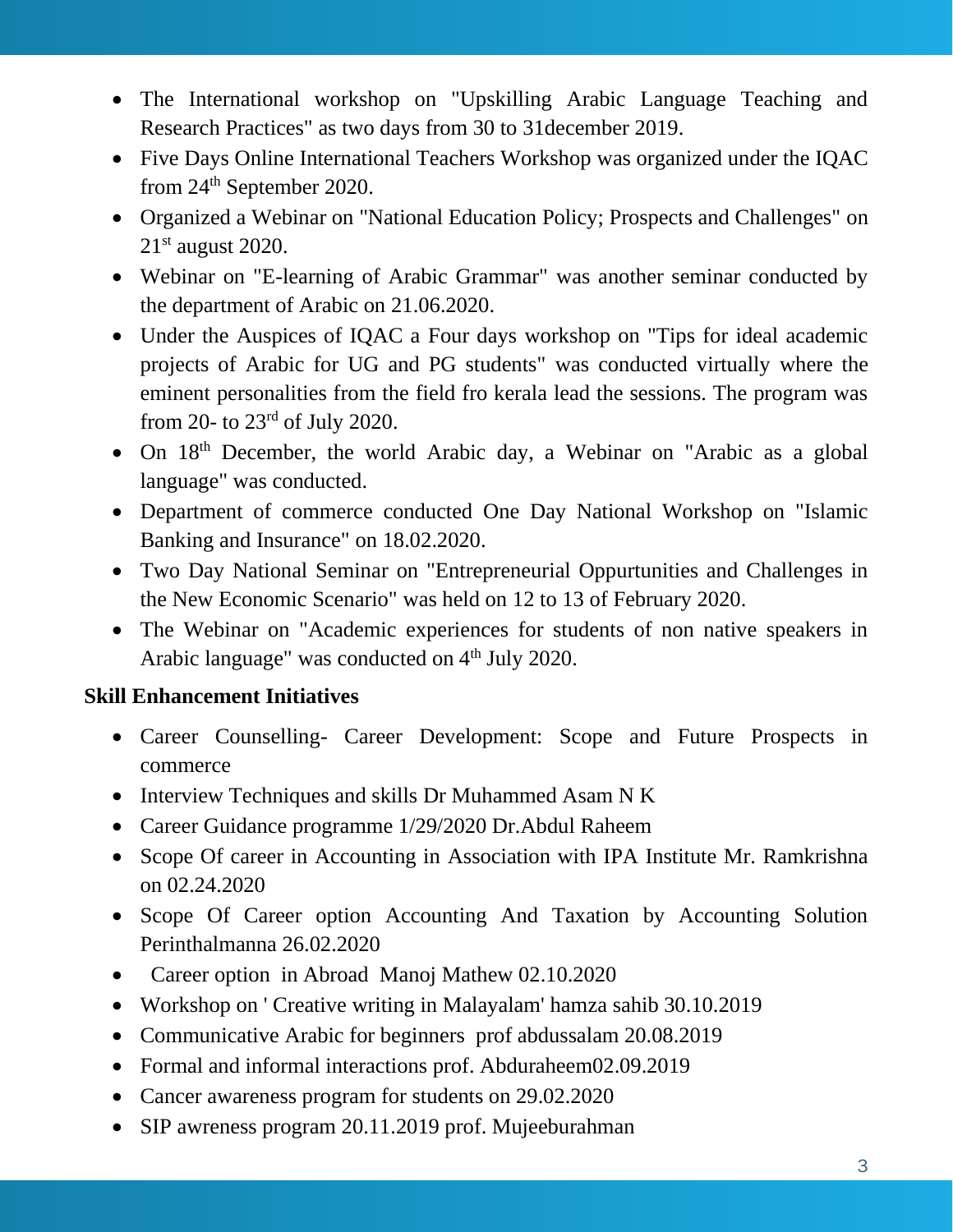• MS Word and Excel training for final Year students on 20.01.2020

# **KTM Quality Time:**

• KTM Quality time is another programme initiated by IQAC in which the students get the chance to interact with distinguished personalities from different walks of life. The program which was held the academic year listed below:

•

| Date       | <b>Resource person</b>    | No. Students attended. |
|------------|---------------------------|------------------------|
| 28.09.2019 | Adv. M Umer MLA           | 35                     |
| 25.10.2019 | CP Saidalavi (Journalist) | 44                     |
| 01.07.2019 | AP AnilKumar MLA          | 53                     |

# **Under the Green Wood Tree:**

• As a student's skill enhancement initiative IQAC implemented a new program "Under the Green wood Tree" at the end of every month.

| <b>Date</b> | <b>Session</b>            | Par  | <b>Resource Person</b>       |  |
|-------------|---------------------------|------|------------------------------|--|
|             |                           | tici |                              |  |
|             |                           | pan  |                              |  |
|             |                           | ts   |                              |  |
| 27/06/2019  | Poetry and spirituality   | 27   | Dr. Muhammed Aslam. NK,      |  |
|             |                           |      | (Dept. of Arabic)            |  |
| 30/07/2019  | The fourth industrial     | 22   | Prof. Ubaidurahiman. (Dept.  |  |
|             | revolution                |      | Of English)                  |  |
| 31/08/2019  | Ethics in research        | 23   | Dr. Muhammed Aslam. EK       |  |
| 30/09/2019  | Privacy and the cyber     | 26   | Prof. Ubaidurahiman. (Dept.  |  |
|             | space                     |      | Of English)                  |  |
| 31/10/2019  | social<br>Students<br>and | 27   | Prof. Ubaidurahiman, (Dept.  |  |
|             | commitment                |      | Of English)                  |  |
| 26/11/2019  | Politics on campus        | 22   | Prof. Ubaidurahiman. (Dept.  |  |
|             |                           |      | Of English)                  |  |
| 31/12/2019  | Eco fascism               | 25   | Dr. Rasheed Ahammed. P.      |  |
|             |                           |      | (Member, syndicate, Calicut) |  |
|             |                           |      | University)                  |  |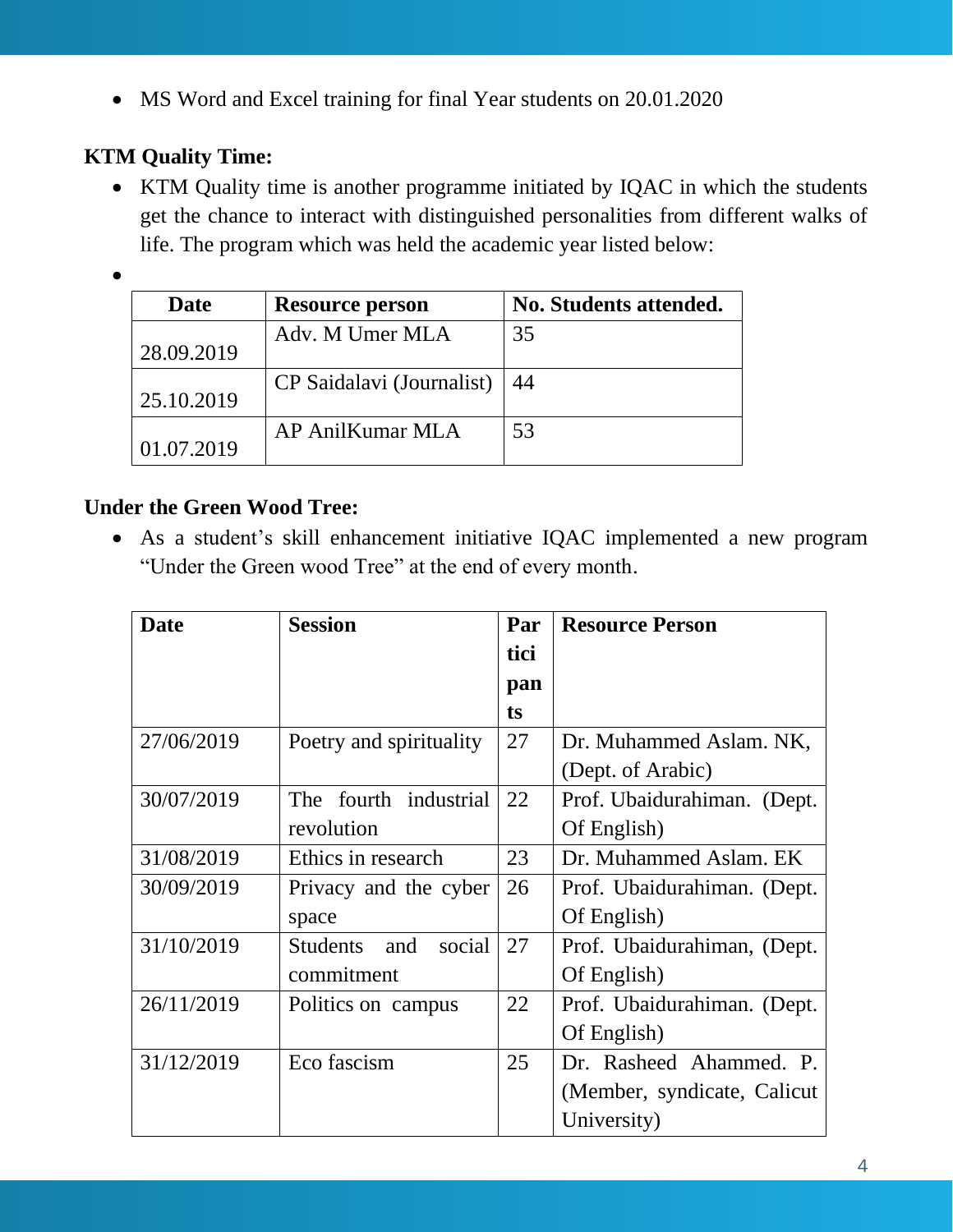| 31/01/2020 | The growing global 22   | Prof. Ubaidurahiman. (Dept.  |  |
|------------|-------------------------|------------------------------|--|
|            | power that China is     | Of English)                  |  |
| 25/02/2020 | The potential socio-128 | Dr. Rasheed Ahammed. P.      |  |
|            | political impacts of    | (Member, syndicate, Calicut) |  |
|            | Corona decease          | University)                  |  |

### **Extension and Outreach Programs**

- "Koode" (We are With You) An IQAC initiative for the girls in consonance with the Union Government's initiative of Beti Bachao, Beti Padhao.
- Madhuram Malayalam: Language acquisition program for migrant laborers.
- Pre-Marital Counseling Counseling for the couples and those who will get married soon educating them to be happy and make happy bonds.
- Shashakthikaran

Educational and Social Enrichment Program for the orphan and destitute students.

- Awareness program for plantation laborers:
- Health Survey
- Psych-up: Program targeting class ten students.

# **Promotion of Research**

• The timely interference and guidance of IQAC in the academic and research matters visible through the gradual improvement of the book publishing and seminar participations of teachers. Dr. Muhammed aslam NK, published three books, Mr. Muhammed Musthafa K published another book as anthology of Arabic prose, Mrs. Saeeda KT presente her paper In National seminar conducted by Kerala university and Muhammed Aslam EK presented in an International Seminar held at Qatar.

# **Contribution of IQAC to teaching- learning process**

• As a result of IQAC's continueous interference the college maintain zero hour and substitute register. IQAC also conducting programs for advanced and slow learners. Teachers were encouraged to use IT tools in maximum number in the classrooms The IQAC make ensure the selection of Students who deserve different scholarships and awards of the College and also makes it sure that open houses